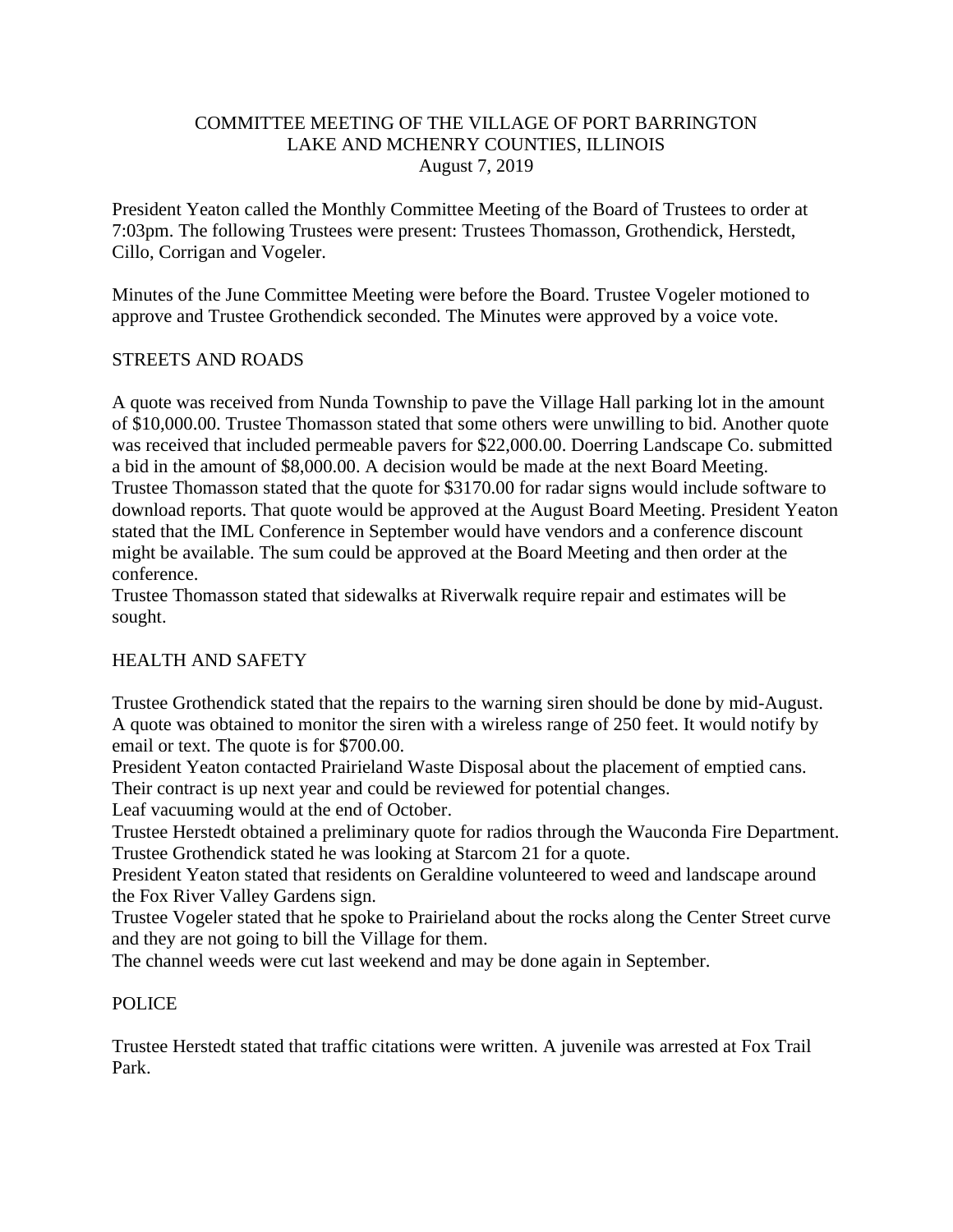The schedule is set for September. Wauconda is satisfied with the citations that were created. A list will be created of things that are grandfathered and not subject to code enforcement. The Wauconda speed radar trailer is on Eastwood and will remain in the Village for a while. It will be moved periodically. Data will be collected for reporting. Signs will be placed for back to school.

# PARKS AND BEACHES

Trustee Cillo stated that the sign for the boat launch will be ready in a couple of weeks and they will install. The menu for the Garden Party will be catered by No Wake Bar and Grill. Trustee Cillo is seeking donations from Trustees for the REC Committee raffle. There is interest in painting the picnic tables under the pavilion. Fred Fest is set for August 17, 2019 at the marina.

## FORESTRY

Trustee Corrigan distributed a list of trees. Currently, 31 trees are recommended. The Conservation District reviewed and updated the list. 10 were taken off and a few added. The list has been sent to a nursery. All trees recommended are now native trees. Donna Erfort remarked that having all native trees contributes to stormwater management requirements. The Ordinance would require change. It will be prepared and approved at the August Board Meeting. More trees fell. Rusty will call to get them removed.

### FINANCE

Donna wrote a letter that was sent to every address in the Village regarding the vehicle tax. No additional payments were received but \$3,800.00 has been paid through E-pay so far. Action will be taken for those who are non-compliant. President Yeaton suggested the cut-off date be set at 09/15/2019. Elizabeth is working on a list to update the amount owed on E-pay.

### BUILDING AND ZONING

Trustee Vogeler stated that a realtor contacted the Building Inspector to discuss the red-tag on a house on Eastwood Court. According to the FEMA 50% rule it must be razed and the red-tag will not be removed.

Trustee Vogeler stated that there are four houses that were stopping the Village from CAV pursuit for the Community Rating Service. Forms are complete. He was working on gathering information on costs when a rejection letter was received from FEMA. He believes that the demand exceeded supply in their budget. Letters and emails were sent asking when to apply again. All four of the houses are now red-tagged so the Village is in compliance. President Yeaton stated that the homeowner must either fix or demolish the property per Ordinance. There is a proposal for flooring in the Village Hall. ComEd was contacted about lighting through the Smart program. The Public Small Facilities Program will pair the Village with a contractor. Windy City Lighting was recommended. There was discussion of lights at Fox Trail Park. More information would be available later on that.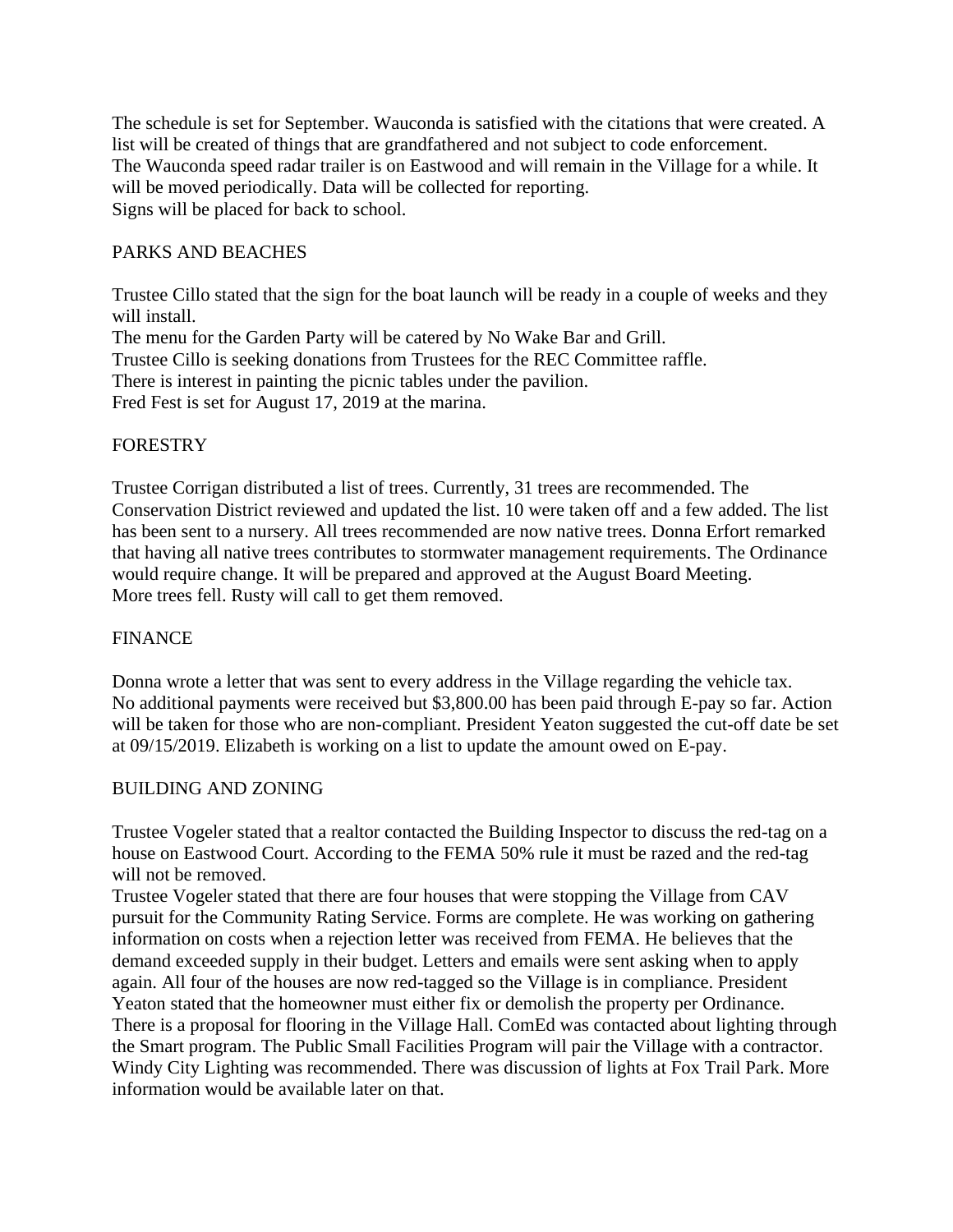Trustee Vogeler stated that the second proposal for a Storage Facility on the Sherman property requires a \$13,000.00 escrow, but the concept previously was not approved. President Yeaton responded that the escrow is for Engineering and Attorney fees and the Village cannot legally decline to accept and review the proposal. An email was sent to Mr. Sherman about a community survey for feedback on acceptable uses but no response was received.

## ADMINISTRATION

Donna Erfort stated that the Audit draft was distributed to the Board. An order will be placed for business cards and stationary. There is a property on Park Drive available for tax sale. The Board agreed to purchase.

## VILLAGE ENGINEER

President Yeaton stated that Manhard Engineering reviewed 18-months of watershed development permits. Almost all were approved in error. The corrections came as a result of the CAV visit. The Board agreed to take additional review on an as-needed basis.

## VILLAGE ATTORNEY

No new information was presented on this subject.

## VILLAGE PRESIDENT

President Yeaton will attend the IML Conference.

### PLANNING COMMISSION

No new information was presented on this subject.

### PBWWC

Jody Thelin will attend the Lake County seminar on increased rainfall.

### OLD/NEW

There was continued discussion on the Noise & Special Events Ordinance.

Trustee Herstedt recapped interest in decibel testing. Wauconda took readings around the Broken Oar at 3 locations, 6 different times between 10:00 – 11:30pm. An Officer trained to measure decibels found an average of 61.5 in one location, 58.6 in another and 60.5 at the third. Trustee Corrigan and Cillo stated concern that in fall when there are no leaves on the trees it will be higher. The owners of the Broken Oar provided an independent reading and their average was closer to 70 decibels. Trustee Vogeler expressed concern about the discrepancy and stated that construction was allowed 80 decibels. President Yeaton stated that the Wauconda Ordinance lists 65 decibels during peak hours and 50 decibels for after-hours. Discussion ensued regarding the need for a fixed number of decibels. Trustee Thomasson pointed out the complaints at night